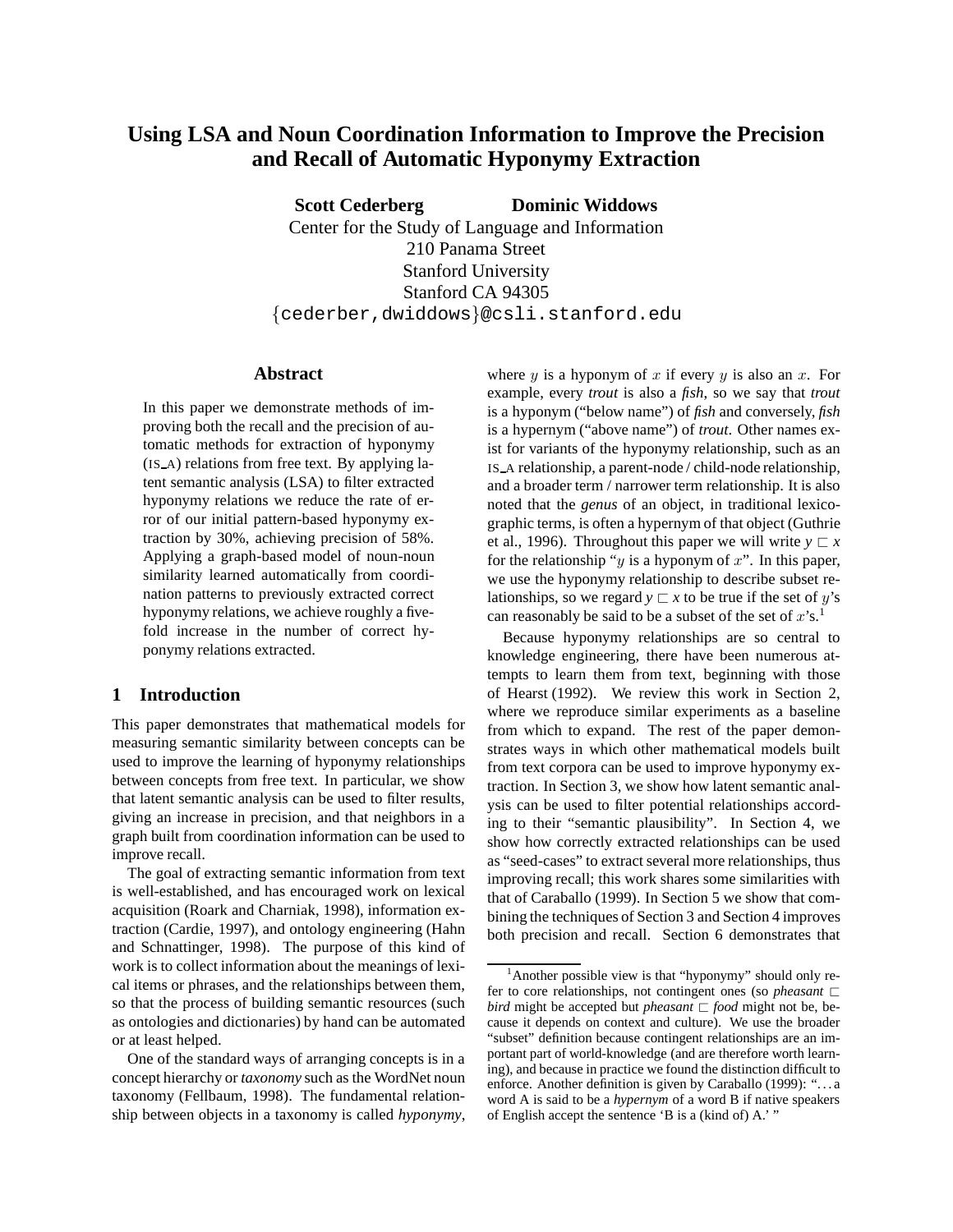linguistic tools such as lemmatization can be used to reliably put the extracted relationships into a normalized or "canonical" form for addition to a semantic resource.

## **2 Pattern-Based Hyponymy Extraction**

The first major attempt to extract hyponyms from text was that of Hearst (1992), described in more detail in (Hearst, 1998), who extracted relationships from the text of *Grolier's Encyclopedia*. The method is illustrated by the following example. The sentence excerpt

Even then, we would trail behind other European Community members, such as Germany, France and Italy... $(BNC)^2$ 

indicates that Germany, France, and Italy are all European Community members. More generally, phrases of the form

x such as  $y_1$  ( $y_2$ , ..., and/or  $y_n$ )

frequently indicate that the  $y_i$  are all hyponyms of the hypernym  $x$ . Hearst identifies several other constructions that have a tendency to indicate hyponymy, calling these constructions *lexicosyntactic patterns*, and analyses the results. She reports that 52% of the relations extracted by the "*or other*" pattern (see Table 1) were judged to be "pretty good relations". A more recent variant of this technique was implemented by Alfonseca and Manandhar (2001), who compare the collocational patterns of words from *The Lord of the Rings* with those of words in the WordNet taxonomy, adding new nouns to WordNet with an accuracy of 28%. Using a much more knowledge-intensive approach, Hahn and Schnattinger (1998) improve "learning accuracy" from around 50% to over 80% by forming a number of hypotheses and accepting only those which are most consistent with their current ontology. Their methods are like ours in that the "concept learning" combines information from several occurrences, but differ in that they rely on a detailed existing ontology into which to fit the new relationships between concepts.

Our initial experiment was to construct a hyponymy extraction system based on the six lexicosyntactic patterns identified in (Hearst, 1998), which are listed in Table 1. We first used a chunker to mark noun groups, and then recognized and extracted noun groups occurring as part of one of the extraction patterns.<sup>3</sup>

We applied these extraction patterns to an approximately 430,000-word extract from the beginning of the

| x such as $y_1$ (, $y_2$ , , and/or $y_n$ )     |
|-------------------------------------------------|
| such x as $y_1$ (, $y_2$ , , and/or $y_n$ )     |
| $y_1$ (, $y_2, \ldots, y_n$ ) or other x        |
| $y_1$ (, $y_2, \ldots, y_n$ ) and other x       |
| x, including $y_1$ (, $y_2$ , , and/or $y_n$ )  |
| x, especially $y_1$ (, $y_2$ , , and/or $y_n$ ) |

Table 1: The lexicosyntactic patterns described by Hearst (1998), which we used in the work described in this paper. Each of these patterns is taken to indicate the hyponymy relation(s)  $y_i \sqsubset x$ .

British National Corpus (BNC). The patterns extracted 513 relations. We selected 100 of the extracted relations at random and each author evaluated them by hand, scoring each relation on a scale from 4 (correct) to 0 (incorrect), defined as follows:

- 4. Extracted hypernym and hyponym exactly correct as extracted.
- 3. Extracted hypernym and hyponym are correct after a slight modification, such as depluralization or the removal of an article (*e.g.* a, the) or other preceding word.
- 2. Extracted hypernym and hyponym have something correct, *e.g.* a correct noun without a necessary prepositional phrase, a correct noun with a superfluous prepositional phrase, or a noun + prepositional phrase where the object of the preposition is correct but the preposition itself and the noun to which it attaches are superfluous. Thus these hyponymy relations are potentially correct but will require potentially difficult processing to extract an exactly correct relation. Some of the errors which would need to be corrected were in preprocessing (*e.g.* on the part of the noun-group chunker) and others were errors caused by our hyponymy extractor (*e.g.* tacking on too many or too few prepositional phrases).
- 1. The relation extracted is correct in some sense, but is too general or too context specific to be useful. This category includes relations that could be made useful by anaphora resolution (*e.g.* replacing "this" with its referent).
- 0. The relation extracted is incorrect. This results when the constructions we recognize are used for a purpose other than indicating the hyponymy relation.

The results of each of the authors' evaluations of the 100-relation random sample are show in Table  $2<sup>4</sup>$  For

 $2$ This excerpt and others in this paper are from the British National Corpus.

 $3$ The chunker used was LT CHUNK, from the University of Edinburgh's Language Technology Group. It can be downloaded from http://www.ltg.ed.ac.uk/software/chunk/.

<sup>&</sup>lt;sup>4</sup>Table 2 suggests that although there is significant disagreement about how to assign scores of 1 and 0, inter-annotator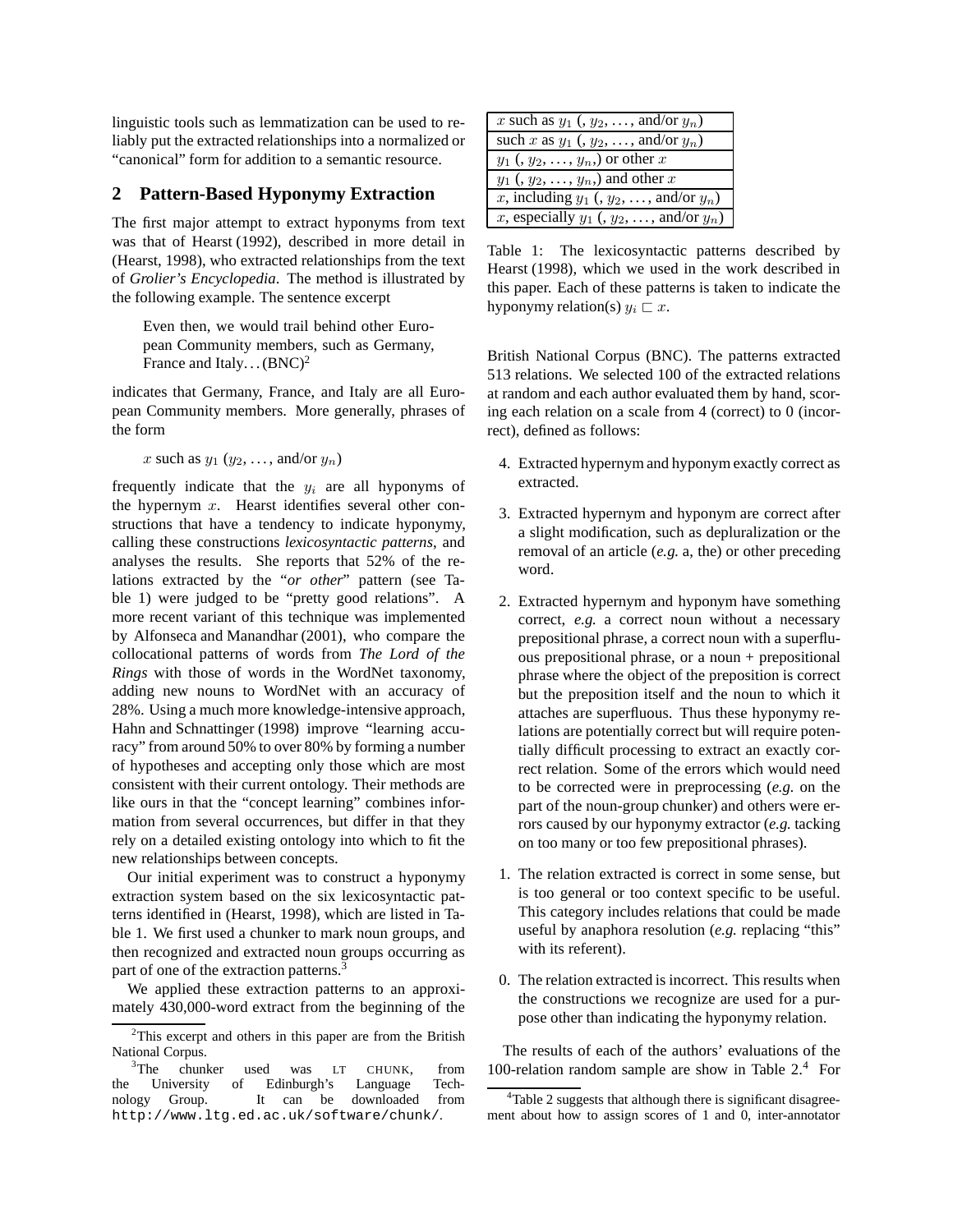| score | Author 1 | Author 2 |
|-------|----------|----------|
|       |          |          |
|       |          | 35       |
|       | 14       | 13       |
|       | 35       | 22       |
|       | 13       | 28       |

Table 2: Number of the 100 randomly selected hyponymy relations (of 513 extracted) to which each of the authors assigned the five available scores.

purposes of calculating precision, we consider those relations with a score of 4 or 3 to be correct and those with a lower score to be incorrect. After discussion between the authors on disputed annotations to create "gold standard" annotations, we found that 40 of the 100 relations in our random sample were correct according to this criterion. In other words, 40% of the relations extracted were exactly correct or would be correct with the use of minor post-processing consisting of lemmatization and removal of common types of qualifying words. (We describe our application of such post-processing in Section 6.)

Thus our initial implementation of Hearst-style hyponymy extraction achieved 40% precision. This is less than the 52% precision reported in (Hearst, 1998). We believe this discrepancy to be mainly due to the difference between working with the BNC and Grolier's encyclopedia—as noted by Hearst, the encyclopedia is designed to be especially rich in conceptual relationships presented in an accessible format.

Various problems with the pattern-based extraction method explain the 60% of extracted relations that were incorrect and/or useless. One problem is that the constructions that we assume to indicate hyponymy are often used for other purposes. For instance, the pattern

x including  $y_1, y_2, \ldots$ , and  $y_n$ 

which indicates hyponymy in sentences such as

Illnesses, including chronic muscle debility, herpes, tremors and eye infections, have come and gone. (BNC)

and is a quite productive source of hyponymy relations, can be used instead to indicate group membership:

Often entire families including young children need practical home care . . . (BNC)

While all children are members of families, the hyponymy relationship *child*  $\sqsubset$  *family* does not hold, since it is not true that all children *are* families.

Another source of errors in lexicosyntactic hyponymy extraction is illustrated by the sentence

A kit such as Edme Best Bitter, Tom Caxton Best Bitter, or John Bull Best Bitter will be a good starting kit. (BNC)

which indicates the (potentially useful) relations *Edme Best Bitter*  $⊏$  *beer-brewing kit, Tom Caxton Best Bitter*  $\Box$  *beer-brewing kit, and John Bull Best Bitter*  $\Box$  *beerbrewing kit*, but only when we use the context to infer that the type of "kit" referred to is a beer-brewing kit, a process that is difficult by automatic means. Without this inference, the extracted relations *Edme Best Bitter*  $\Box$  *kit*, etc., while correct in a certain sense, are not helpful. One frequent source of such problems is anaphora that require resolution.

There are also problems related to prepositional phrase attachment.

## **3 Improving Precision Using Latent Semantic Analysis**

Solving all of the problems with pattern-based hyponymy extraction that we describe above would require nearhuman-level language understanding, but we have applied a far simpler technique for filtering out many of the incorrect and spurious extracted relations with good results, using a variant of latent semantic analysis (LSA) (Deerwester et al., 1990; Baeza-Yates and Ribiero-Neto, 1999, p. 44). LSA is a method for representing words as points in a vector space, whereby words which are related in meaning should be represented by points which are near to one another. The LSA model we built is similar to that described in (Schütze, 1998). First 1000 frequent content words (*i.e.* not on the stoplist)<sup>5</sup> were chosen as "content-bearing words". Using these content-bearing words as column labels, the other words in the corpus were assigned row vectors by counting the number of times they occured within a 15-word context window of a content-bearing word. Singular-value decomposition (Deerwester et al., 1990) was then used to reduce the number of dimensions from 1000 to 100. Similarity between two vectors (points) was measured using the cosine of the angle between them, in the same way as the similarity between a query and a document is often measured

agreement regarding the assignment of scores of 4, 3, and 2 is quite high. Indeed, considering the rougher distinction we use for reporting precision, in which scores of 4 and 3 are deemed correct and scores of 2, 1, and 0 are deemed incorrect, we found that inter-annotator agreement across all relations annotated (including those from this random sample and those from the sample described in Section 3) was 86%. We discussed each of the relations in the 14% of cases where we disagreed until we reached agreement; this produced the "gold standard" annotations to which we refer.

<sup>&</sup>lt;sup>5</sup>A "stoplist" is a list of frequent words which have little semantic content in themselves, such as prepositions and pronouns (Baeza-Yates and Ribiero-Neto, 1999, p. 167).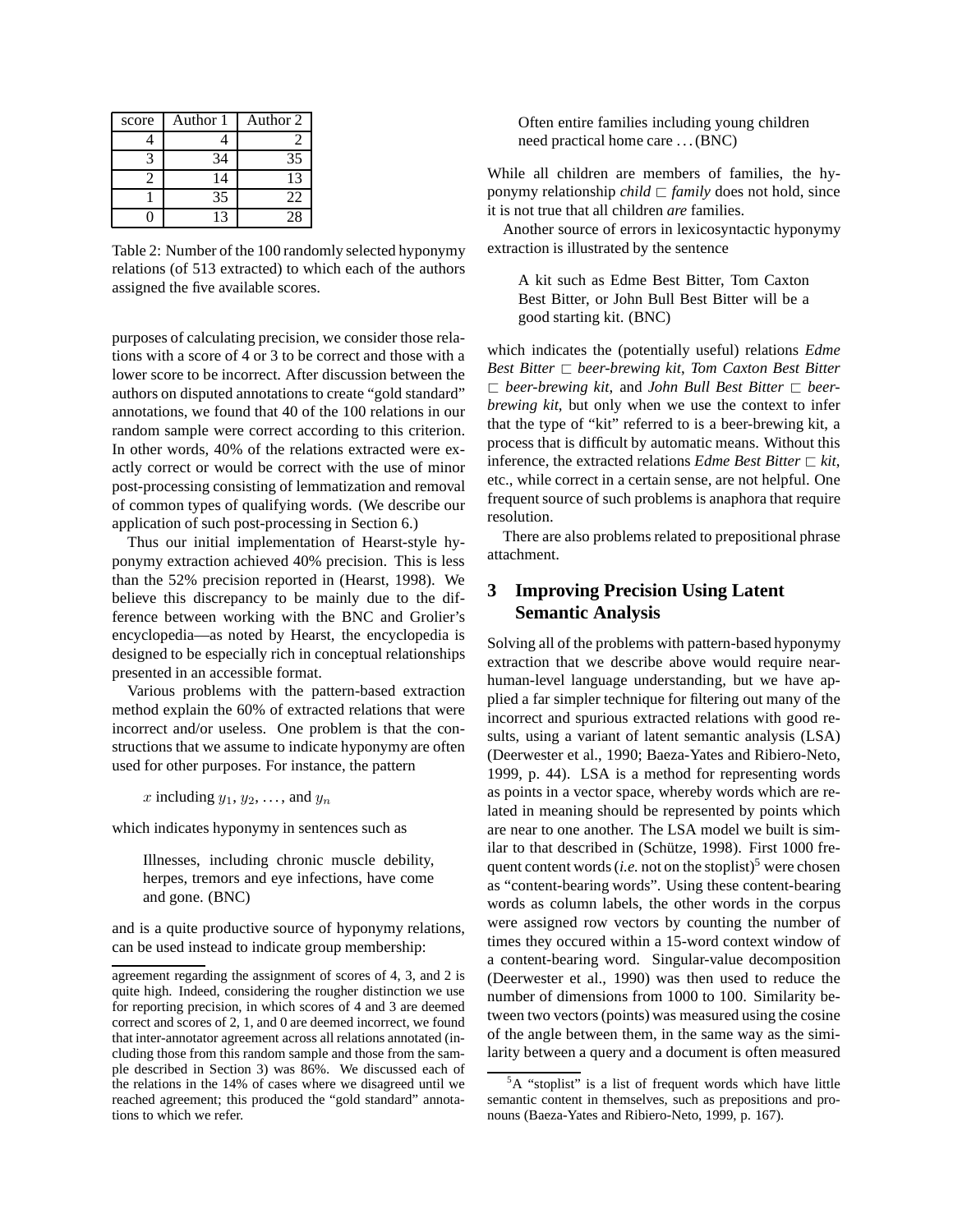| score | Author 1 | Author 2 |
|-------|----------|----------|
|       |          |          |
|       | 57       | 52       |
|       | 18       | 14       |
|       | 12       | 19       |
|       |          | 10       |

Table 3: Number of the 100 top-ranked hyponymy relations (of 513 extracted) to which each of the authors assigned the five available scores.

in information retrieval (Baeza-Yates and Ribiero-Neto, 1999, p. 28). Effectively, we could use LSA to measure the extent to which two words  $x$  and  $y$  usually occur in similar contexts. This LSA similarity score will be called  $\text{sim}(x, y)$ .

Since we expect a hyponym and its hypernym to be semantically similar, we can use the LSA similarity between two terms as a test of the plausibility of a putative hyponymy relation between those terms. If their similarity is low, it is likely that they do not have a true and useful hyponymy relationship; the relation was probably extracted erroneously for one or more of the reasons listed above. If the similarity between two terms is high, we have increased confidence that a hyponymy relationship exists between them, because we know that they are at least in similar "semantic regions".

We ranked the 513 putative hyponym/hypernym pairs that we extracted from our trial excerpt of the BNC according to the similarity between the putative hypernym and the putative hyponym in each pair; *i.e.* for each pair x and y where the relationship  $y \nightharpoonup x$  had been suggested, we calculated the cosine similarity  $\sin(x, y)$ , then we ranked the extracted relations from highest to lowest similarity. We then manually evaluated the accuracy of the top 100 extracted relations according to this ranking using the 5-point scale described in Section 2. We found that 58 of these 100 top-ranked relations received scores of 4 or 3 according to our "gold standard" annotations. Comparing this 58% precision with the 40% precision obtained on a random sample in Section 2, we determine that LSA achieved a 30% reduction in error (see Table 3 for a breakdown of annotation results by author).<sup>6</sup>

Thus LSA proved quite an effective filter. LSA provides broad-based semantic information learned statistically over many occurences of words; lexicosyntactic hyponymy extraction learns semantic information from specific phrases within a corpus. Thus we have benefitted from combining local patterns with statistical information. Considered in analogy with the process by which humans learn from reading, we might think of the semantic information learned by LSA as background knowledge that is applied by the reader when determining what can accurately be gleaned from a particular sentence when it is read.

## **4 Improving Recall Using Coordination Information**

One of the main challenges facing hyponymy extraction is that comparatively few of the correct relations that might be found in text are expressed overtly by the simple lexicosyntactic patterns used in Section 2, as was apparent in the results presented in that section.

This problem has been addressed by Caraballo (1999), who describes a system that first builds an unlabelled hierarchy of noun clusters using agglomerative bottom-up clustering of vectors of noun coordination information. The leaves of this hierarchy (corresponding to nouns) are assigned hypernyms using Hearst-style lexicosyntactic patterns. Internal nodes in the hierarchy are then labelled with hypernyms of the leaves they subsume according to a vote of these subsumed leaves.

We proceed along similar lines, using noun coordination information and an alternative graph-based clustering method. We do not build a complete hierarchy, but our method nonetheless obtains additional hypernymhyponym pairs not extracted by lexicosyntactic patterns.

Our method is based on the following sort of inference. Consider the sentence

This is not the case with sugar, honey, grape must, cloves and other spices which increase its merit. (BNC)

which provides evidence that *clove* is a kind of *spice*. Given this, the sentence

Ships laden with nutmeg or cinnamon, cloves or coriander once battled the Seven Seas to bring home their precious cargo. (BNC)

might suggest that *nutmeg*, *cinnamon*, and *coriander* are also spices, because they appear to be similar to *cloves*. Thus we can learn the hyponymy relations *nutmeg*  $\Box$ *spice, cinnamon*  $\Box$  *spice,* and *coriander*  $\Box$  *spice* that are not directly attested by lexicosyntactic patterns in our training corpus.

This kind of information from coordination patterns has been used for work in automatic lexical acquisition (Riloff and Shepherd, 1997; Roark and Charniak, 1998; Widdows and Dorow, 2002). The basic rationale behind these methods is that words that occur together in lists are usually semantically similar in some way: for example, the phrase

<sup>&</sup>lt;sup>6</sup>It should be noted that 24 of the top 100 hyponymy relations evaluated in this section were also in the randomly-chosen sample of 100 relations described in Section 2. Thus there were a total of 176 distinct hyponymy relations across both test sets.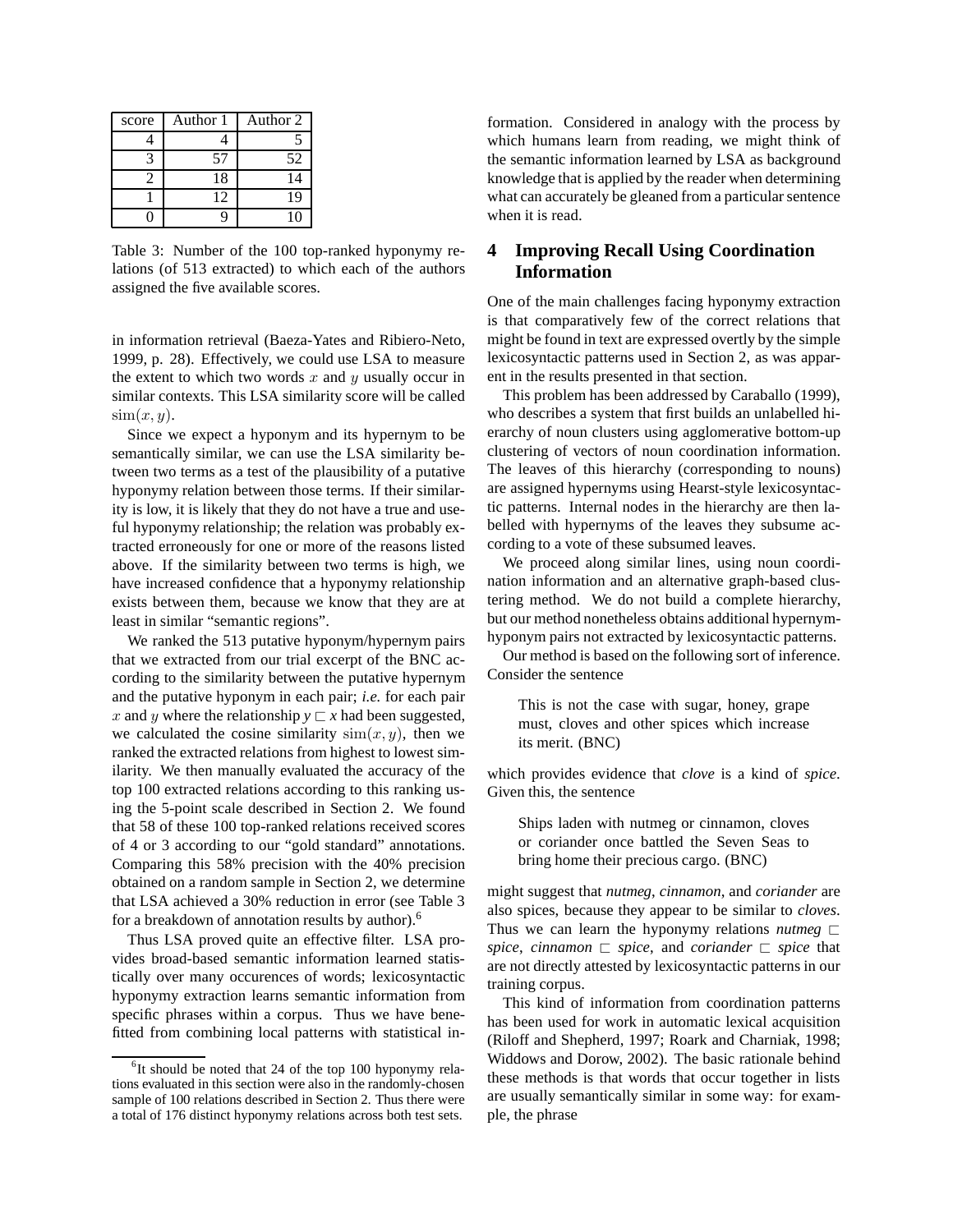### $y_1, y_2,$  and  $y_3$

suggests that there is some link between  $y_1$  and  $y_2$ , etc. Performing this analysis on a whole corpus results in a data structure which holds a collection of nouns and observed noun-noun relationships. If we think of the nouns as *nodes* and the noun-noun relationships as *edges*, this data structure is a graph (Bollobás, 1998), and combinatoric methods can be used to analyze its structure.

Work using such techniques for lexical acquisition has proceeded by building classes of related words from a single "seed-word" with some desired property (such as being a representative of a paticular semantic class). For example, in order to extract a class of words referring to kinds of *disease* from a corpus, you start with a single seed-word such as *typhoid*, and then find other nouns that occur in lists with *typhoid*. Using the graph model described above, Widdows and Dorow (2002) developed a combinatoric algorithm for growing clusters from a single seed-word, and used these methods to find correct new members for chosen categories with an accuracy of over 80%.

The idea that certain patterns can be identified using finite-state techniques and used as evidence for semantic relationships is the same as Hearst's (1992), but appears to be more effective for finding just similar words rather than hypernyms because there are many more instances of simple coordination patterns than of hypernymy patterns—in the lists we used to extract these relationships, we see much more cooccurence of words on the same ontological level than between words from different ontological levels. For example, in the BNC there are 211 instances of the phrase "fruit and vegetables" and 9 instances of "carrots and potatoes", but no instances of "fruit and potatoes", only 1 instance of "apples and vegetables", and so on.

This sort of approach should be ideal for improving the recall of automatic hyponymy extraction, by using the hyponym from each of the correct hypernym/hyponym pairs as a seed-word for the category represented by the hypernym—for example, from the relationship *clove*  $\Box$ *spice*, the word *clove* could be taken as a seed-word, with the assumption that words which frequently occur in coordination with *clove* are also names of spices.

We used the algorithm of (Widdows and Dorow, 2002) on the British National Corpus to see if many more hyponymy relations would be extracted in this way. For each correct pair  $y \rvert x$  where y was a single-word hyponym of  $x$  discovered by the lexicosyntactic patterns of Section 2, we collected the 10 words most similar to  $y$  according to this algorithm and tested to see if these neighbors were also hyponyms of  $x$ .

Of the 176 extracted hyponyms that we evaluated by hand in the overlapping test sets described in Section 2 and Section 3, 95 were rated 4 or 3 on our 5-point scoring system (Section 2) by at least one of the authors. Considering these correct or nearly-correct relations in their hand-corrected form, we found that 45 of these 95 relations involved single-word hyponyms. (We restricted our attention to these 45 relations because the graph model was built using only single words as nodes in the graph.)

This set of 45 correct hypernym "seed-pairs" was extended by another potential 459 pairs (slightly more than 10 for each seed-pair because if there was a tie for 10th place both neighbors were used). Of these, 211 (46%) were judged to be correct hypernym pairs and 248 (54%) were not.<sup>7</sup> This accuracy compares favorably with the accuracy of 40% obtained for the raw hyponymy extraction experiments in Section 2, suggesting that inferring new relations by using corpus-based similarities to previously known relations is more reliable than trying to learn completely new relations even if they are directly attested in the corpus. However, our accuracy falls way short of the figure of 82% reported by Widdows and Dorow (2002). We believe this is because the classes in (Widdows and Dorow, 2002) are built from carefully selected seedexamples: ours are built from an uncontrolled sample of seed-examples extracted automatically from a corpus. We outline three cases where this causes a critical difference.

#### **The ambiguity of "mass"**

One of the correct hyponymy relations extracted in our experiments in Section 2 was  $mass \sqsubset$  *religious service*. Using *mass* as a seed suggested the following candidates as potential hyponyms of *religious service*:

| Seed | <b>Semantically Similar Words</b> |  |
|------|-----------------------------------|--|
| mass | length weight angle shape depth   |  |
|      | height range charge size momentum |  |

All these neighbors are related to the "measurement of physical property" sense of the word *mass* rather than the "religious service" sense. The inferred hyponymy relations are all incorrect because of this mismatch.

#### **The specific properties of "nitrogen"**

Another true relation we extracted was *nitrogen*  $\sqsubset$  *nutrient*. Using the same process as above gave the following neighbors of nitrogen:

| Seed |          | <b>Semantically Similar Words</b>          |
|------|----------|--------------------------------------------|
|      | nitrogen | methane dioxide carbon hydrogen methanol   |
|      |          | vapour ammonia oxide oxygen monoxide water |

These neighboring terms are not in general nutrients, and the attempt to infer new hyponymy relations is a fail-

 $7As$  before, we consider scores of 4 and 3 on our 5-point scale to be correct and lower scores to be incorrect. The precision of graph-model results (reported in this section and in Section 5), unlike those reported elsewhere, are based on the annotations of a single author.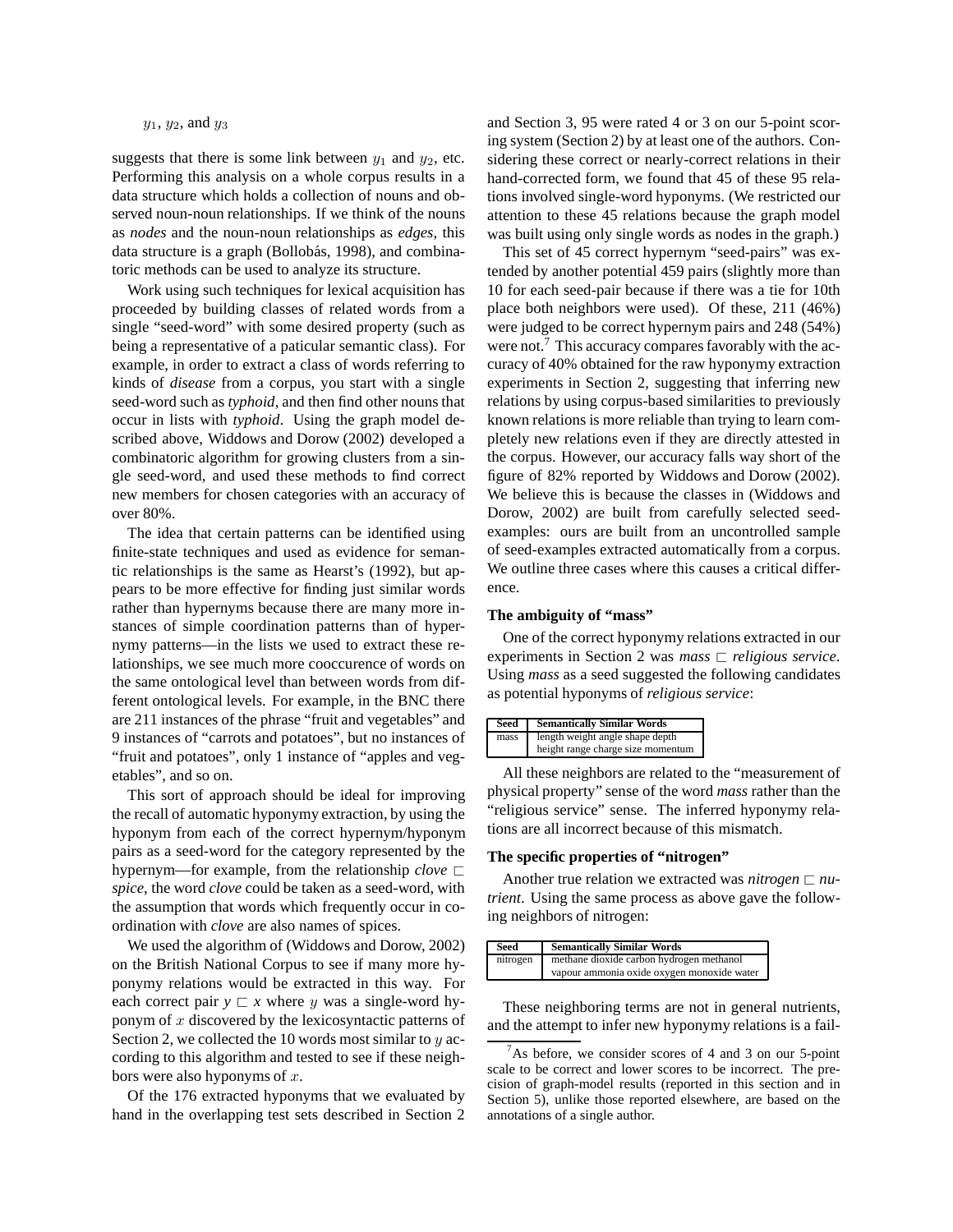ure in this case. While the relationship *nitrogen*  $\Box$  *nutrient* is one of the many facts which go to make up the vast store of world-knowledge that an educated adult uses for reasoning, it is not a necessary property of nitrogen itself, and one could arguably "know" the meaning of nitrogen without being aware of this fact. In traditional lexicographic terms, the fact that nitrogen is a nutrient might be regarded as part of the differentiae rather than the genus of nitrogen. Had our seed-pair instead been *nitrogen*  $\Box$  *gas* or *nitrogen*  $\Box$  *chemical element*, many correct hyponymy relations would have been inferred by our method, and both of these classifications are central to the meaning of *nitrogen*.

#### **Accurate levels of abstraction for "dill"**

Finally, even when the hyponymy relationship  $y \sqsubset x$ used as a seed-case was central to the meaning of  $y$  and all of the neighbors of  $y$  were related to this meaning, they were still not always hyponyms of  $x$  but sometimes members of a more general category. For example, using the correct seed-pair  $dill \sqsubset herb$  we retrieved the following suggested hyponyms for *herb*:

| Seed | <b>Semantically Similar Words</b> |
|------|-----------------------------------|
| dill | rind fennel seasoning juice sauce |
|      | pepper parsley vinegar oil pur    |

All of these items are related to dill, but only some of them are herbs. The other items should also be placed in the same general area of a taxonomy as *dill*, but as cooking ingredients rather than specifically herbs.

In spite of these problems, the algorithm for improving recall by adding neighbors of the correct hyponyms worked reasonably well, obtaining 211 correct relationships from 45 seeds, an almost fivefold increase in recall, with an accuracy of 46%, which is better than that of our baseline pattern-matching hyponymy extractor.

It is possible that using coordination (such as cooccurence in lists) as a measure of noun-noun similarity is well-adapted for this sort of work, because it mainly extracts "horizontal" relationships between items of similar specificity or similar generality. Continuing the geometric analogy, these mainly "horizontal" relationships might be expected to combine particularly well with seed examples of "vertical" relationships, *i.e.* hyponymy relationships.

## **5 Combining LSA and Coordination to Improve Precision and Recall**

Having used two separate techniques to improve precision and recall in isolation, it made sense to combine our methods to improve performance overall. This was accomplished by applying LSA filtering as described in Section 3 to the results obtained by extending our initial hypernym pairs with coordination patterns in Section 4.

#### **LSA filtering of extended results: phase I**

The first application of filtering to the additional hyponymy relations obtained using noun-cooccurrence was straightforward. We took the 459 potential hyponymy relationships obtained in Section 4. For each of the prospective hyponyms  $y$  of a given hypernym  $x$ , we computed the LSA similarity  $\text{sim}(x, y)$ . We then considered only those potential hyponyms whose LSA similarity to the hypernym surpassed a certain threshhold. Using this technique with an experimentally determined threshhold of 0.15, we obtained a set of 260 hyponymy relations of which 166 were correct (64%, as opposed to the 46% correct in the unfiltered results). The LSA filtering had removed 154 incorrect relationships and only 45 correct ones, reducing the overall error rate by 33%.

In particular, this technique removed all but one of the spurious *religious service* hyponyms which were obtained through inappropriate similarities with *mass* in the example in Section 4, though it was much less effective in filtering the neighbors of *nitrogen* and *dill*, as might be expected.

#### **LSA filtering of extended results: phase II**

For some of the hyponymy relations to which we applied our extension technique, the hypernym had multiple words.<sup>8</sup> In some of these cases, it was clear that one of the words in the hypernym had a meaning more closely related to the original (correct) hyponym. For instance, in the *mass*  $\Box$  *religious service* relation, the word *religious* tells us more about the appropriate meaning of *mass* than does the word *service*. It thus seemed that, at least in certain cases, we might be able to get more traction in LSA filtering of potential additional hyponyms by first selecting a particular word from the hypernym as the "most important" and using that word rather than the entire hypernym for filtering.<sup>9</sup>

We thus applied a simple two-step algorithm to refine the filtering technique presented above:

- 1. The LSA similarity between the original (correct) hyponym and each word in the hypernym is computed. The words of the hypernym are ranked according to these similarities.
- 2. The word in the hypernym that has the highest LSA similarity to the original (correct) hyponym is used instead of the entire hypernym for phase-I-style filtering.

<sup>8</sup>The graph model used to obtain new candidate hyponyms was built using single words, which is why our extended results include some multiword expressions among the hypernyms but only single word hyponyms.

<sup>&</sup>lt;sup>9</sup>When using an entire multiword hypernym for filtering, a term-vector was produced for the multiword hypernym by averaging the LSA vectors for the constituent words.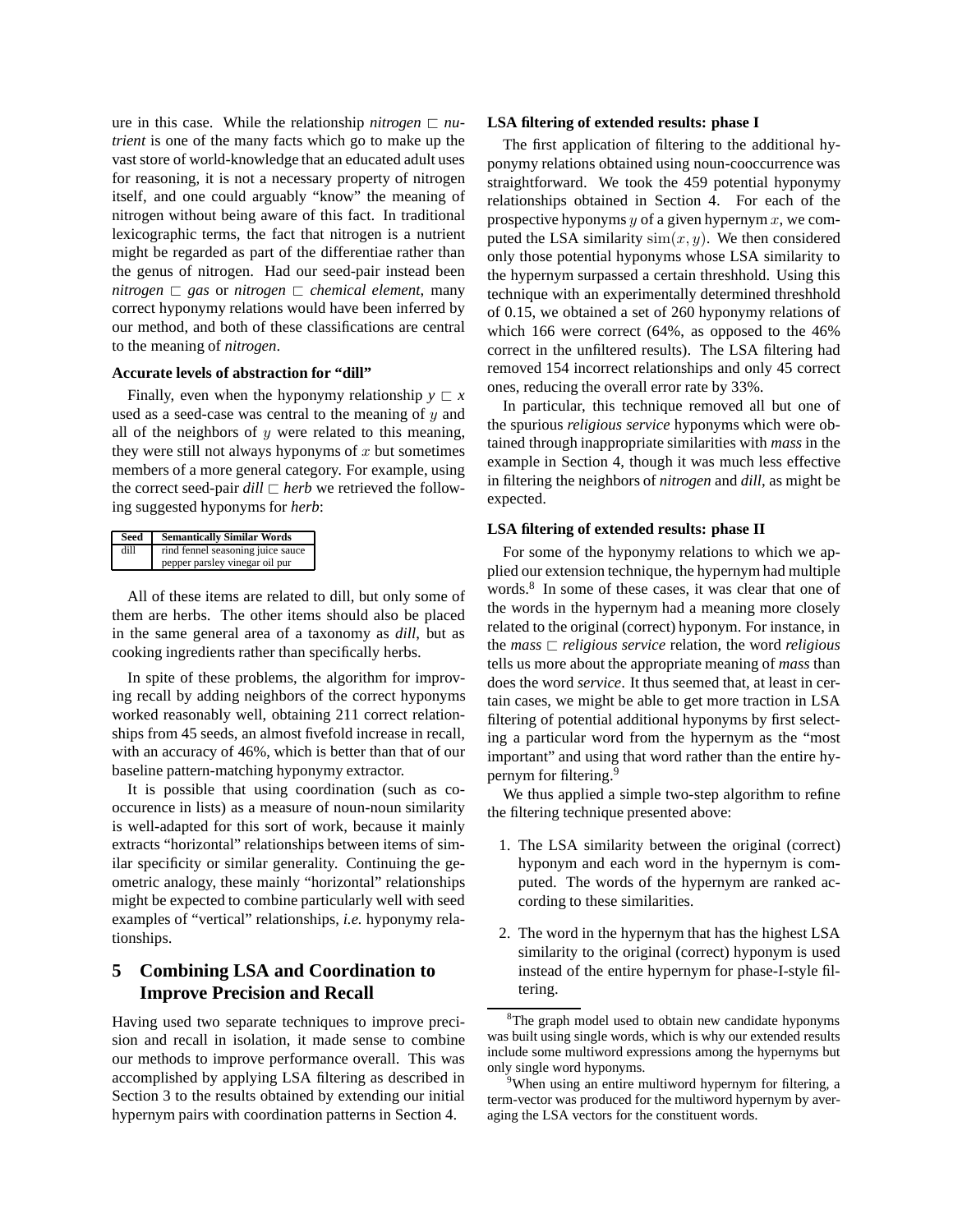This filtering technique, with an LSA-similarity threshhold of 0.15, resulted in the extraction of 35 correct and 25 incorrect relationships. In contrast, using LSA similarity with the whole expression rather than the most important word resulted in the extraction of 32 correct and 30 incorrect relationships for those hypernyms with multiple words. On the face of it, selecting only the most important part of the hypernym for comparison enabled us to obtain more correct and fewer incorrect relations, but it is also clear that by this stage in our experiments our sample of seed-relationships had become too small for these results to be statistically significant.

However, the examples we considered did demonstrate another point—that LSA could help to determine which parts of a multiword expression were semantically relevant. For example, one of the seed-relationships was *France*  $\sqsubset$  *European Community member.* Finding that

```
\text{sim}(\text{france}, \text{european}) > \text{sim}(\text{france}, \text{community}).
```
we could infer that the adjective *European* was central to the meaning of the hyponym, whereas for the example *wallflowers*  $\Box$  *hardy biennials* the opposite conclusion, that *hardy* is an adjectival modifier which isn't central to the relationship, could be drawn. However, these conclusions could also be drawn by using established collocation extraction techniques (Manning and Schütze, 1999, Ch. 5) to find semantically significant multiword expressions.

# **6 Obtaining Canonical Forms for Relations**

An important part of extracting semantic relations like those discussed in this paper is converting the terms in the extracted relations to a canonical form. In the case of our extracted hyponymy relations, such normalization consists of two steps:

- 1. Removing extraneous articles and qualifiers. Our extracted hyponyms and hypernyms were often in the form "another  $x$ ", "some  $x$ ", and so forth, where  $x$  is the hypernym or hyponym that we actually want to consider.
- 2. Converting nouns to their singular form. This is elementary morphological analysis, or a limited form of lemmatization.

We performed the second of these steps using the morph morphological analysis software (Minnen et al.,  $2001$ .<sup>10</sup> To perform the first step of removing modifiers, we implemented a Perl script to do the following:

- Remove leading determiners from the beginning of the hypernym and from the beginning of the hyponym.
- Remove leading prepositions from the beginning of the hypernym. Doing this after removing leading determiners eliminates the common "those of" construction.
- Remove cardinal numbers from the hypernym and the hyponym.
- Remove possessive prefixes from the hypernym and the hyponym.
- Remove "set of" and "number of" from the hypernym and the hyponym. This *ad hoc* but reasonable procedure eliminates common troublesome constructions not covered by the above rules.
- Remove leading adjectives from hypernyms, but not from hyponyms. In addition to removing "other", this amounts to playing it safe. By removing leading adjectives we make potential hypernyms more general, and thus more likely to be a superset of their potential hyponym. While this removal sometimes makes the learned relationship less useful, it seldom makes it incorrect. We leave adjectives on hyponyms to make them more specific, and thus more likely to be a subset of their purported hypernym.

Using these simple rules, we were able to convert 73 of the 78 relations orginally scored as 3 (see Section 2) to relations receiving a score of 4. This demonstrates as a "proof of concept" that comparatively simple language processing techniques can be used to map relationships from the surface forms in which they were observed in text to a canonical form which could be included in a semantic resource.

# **7 Conclusion and Further Work**

The results presented in this paper demonstrate that the application of linguistic information from automaticallylearned mathematical models can significantly enhance both the precision and the recall of pattern-based hyponymy extraction techniques. Using a graph model of noun similarity we were able to obtain an almost fivefold improvement in recall, though the precision of this technique is clearly affected by the correctness of the "seed-relationships" used. Using LSA filtering we eliminated spurious relations extracted by the original pattern method, reducing errors by 30%. Such filtering also eliminated spurious relations learned using the graph model that were the result of lexical ambiguity and of seed hyponymy relations inappropriate for the technique, reducing errors by 33%.

 $^{10}$ This software is freely available from http://www.cogs.susx.ac.uk/lab/nlp/carroll/morph.html.